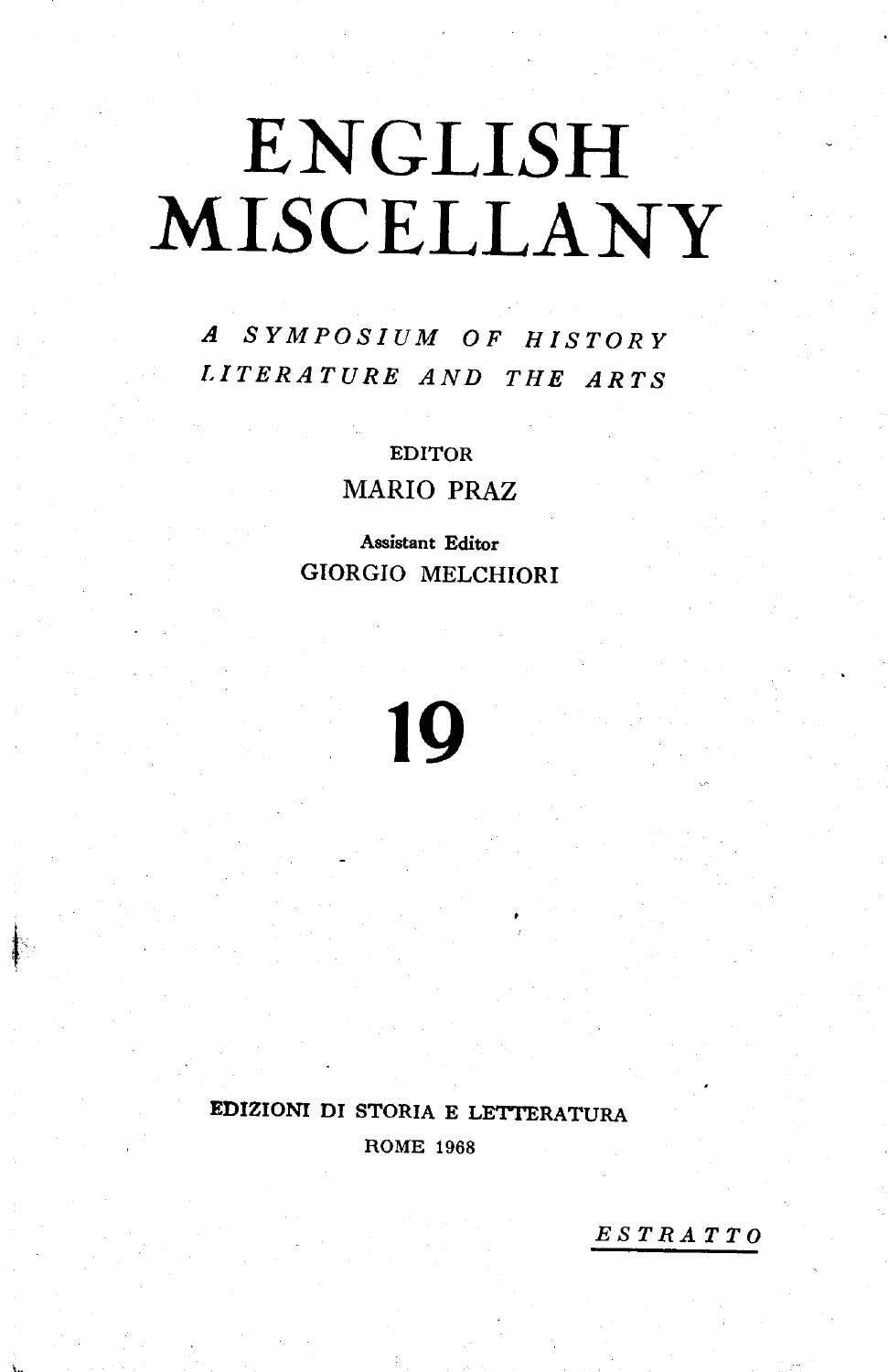# "TO THE LIGHTHOUSE, MUSIC AND SYMPATHY

In To the Lighthouse Virginia Woolf achieved an almost perfect fusion of theme and fotm, and the result is one of the triumphant accomplishments of the English novel. \X/hat makes the achievement so remarkable is that To the Lighthouse affords the sympathetic reader that attainment of ecstatic self-obliteration which one does not usually expect to find anywhere but in music. Indeed, To the Lighthouse is an especially rare example of the success of musical techniques in literature, for the relationship between literature and music is tenuous, at best. One need only consider Joyce's « fugue » in Ulysses to see what a sham is apt to result from the supposed adaptation of musical techniques to literature. Virginia Woolf, on the other hand, was aware that the only significant similarities worth achieving between music and literature are emotional. Whereas Joyce's purely formal attempt to write a literary fugue is a strictly « Look ma, no hands » performance, ending with no teeth, Virginia Woolf's use of leitmotifs is an organic success. For just as Wagner uses melodic phrases over and over again, now augmented, now diminished, now joyous, now gloomy, Virginia Woolf makes use of phrases and images over and over in different contexts, the relationship between the phrase to one context and the phrase to the next producing the extraordinary emotional efiects that we have come to experience in Wagner. One need only recall the various appearances of Mrs. Ramsay's shawl, or the question « What does it all mean? » and the variety of surroundings in which they appear to be convinced of the potency of literary leitmotifs when used for their emotional enetgy.

In addition to the recurrent motifs, Virginia Woolf used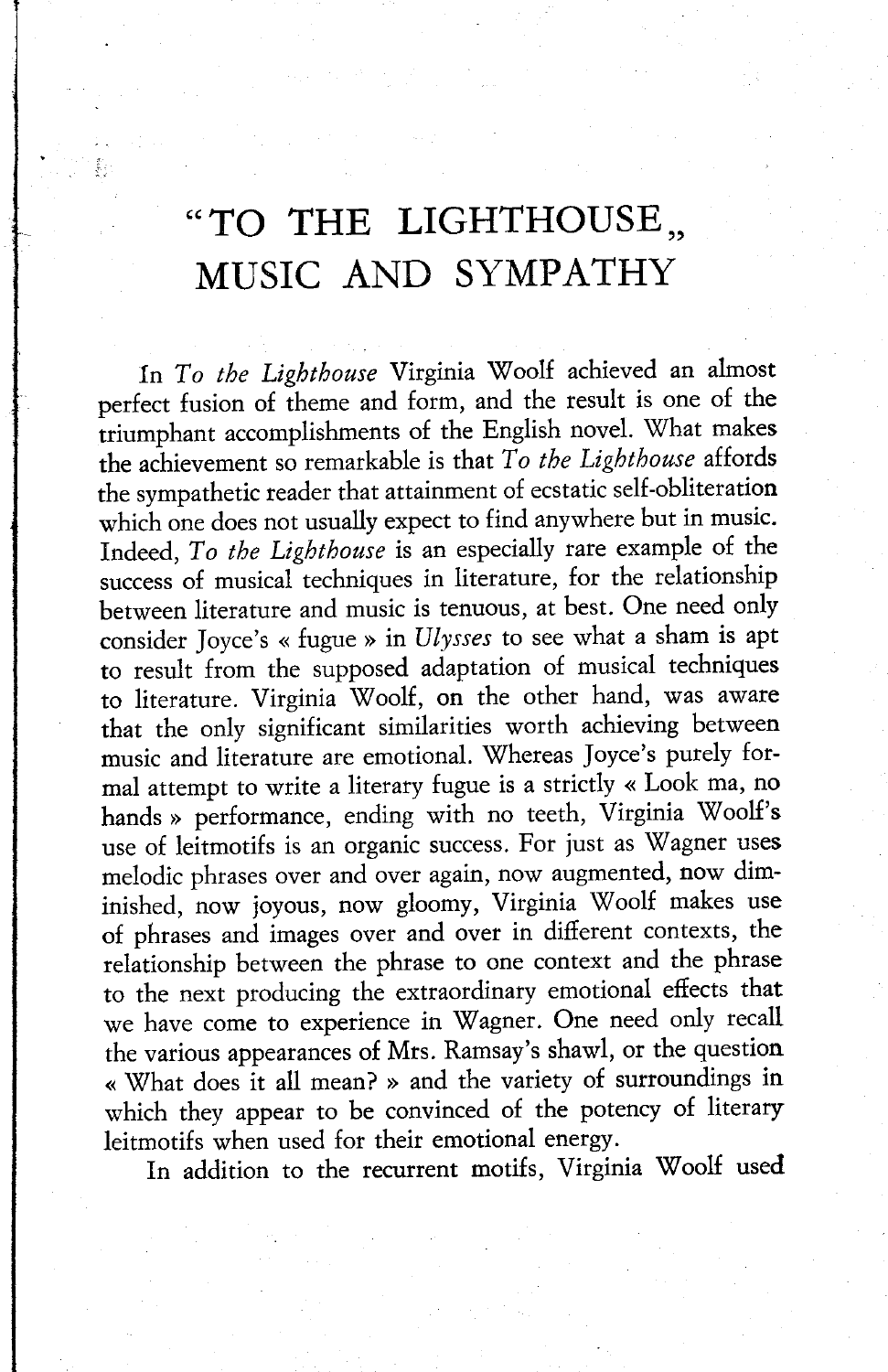#### 182 HAROLD FROMM

other musical devices-the three movements of the novel as a whole, the outer movements cyclical, like the Franck and Chausson symphonies, making use of the same themes; the inner movement violently contrasting with the outer ones, not only in length, but in its occupation with Impersonal Nature as opposed to Psychological Reality. And within << Time Passes >> there is the author's use of brackets to inform us, as part of the merciless flow of Nature, of the death of Mrs. Ramsay and two of her children, so impersonal, so understated and, perhaps, more shocking than almost anything in the English novel. The final efiect of the book, whether one understands it or not, is emotional in the way that music is emotional: the main contrasts and main apprehensions are intuited cleatly enough by a careful reader to enable him to feel the powerful emotional climax even if he cannot express intellectually what the book has « been about ».

This is not to say that the book is not about anything at all. Its themes, fot all their subconscious wotking upon the reader, are clear, and except fot a few pages of understatement of those themes at the end of the novel, all of the main strands of the book are completely woven by the time the pilgrims atrive at the lighthouse.

Before we turn to an examination of the themes, let us look a bit more closely at the question of « musical » elements in To the Ligbthouse:insofar as literature can aspire to and achieve musical effects, these effects are produced by literary techniques which are *formally similar* to musical techniques but which in no sense can be understood to be actual musical techniques. The reason that Joyce's fugue is unsuccessful (success would be impossible) is that one is no more inclined to call that chapter of Ulysses a fugue than to call a little gray schoolhouse the Empire State Building because both exist, are made of corporeal substance, and have windows. Joyce's fugue has everything fugal about it except that it does not produce the emotional effect of a fugue (granting that it lacks the simultaneity of voices requisite to a fugue). Thus, it is not a fugue.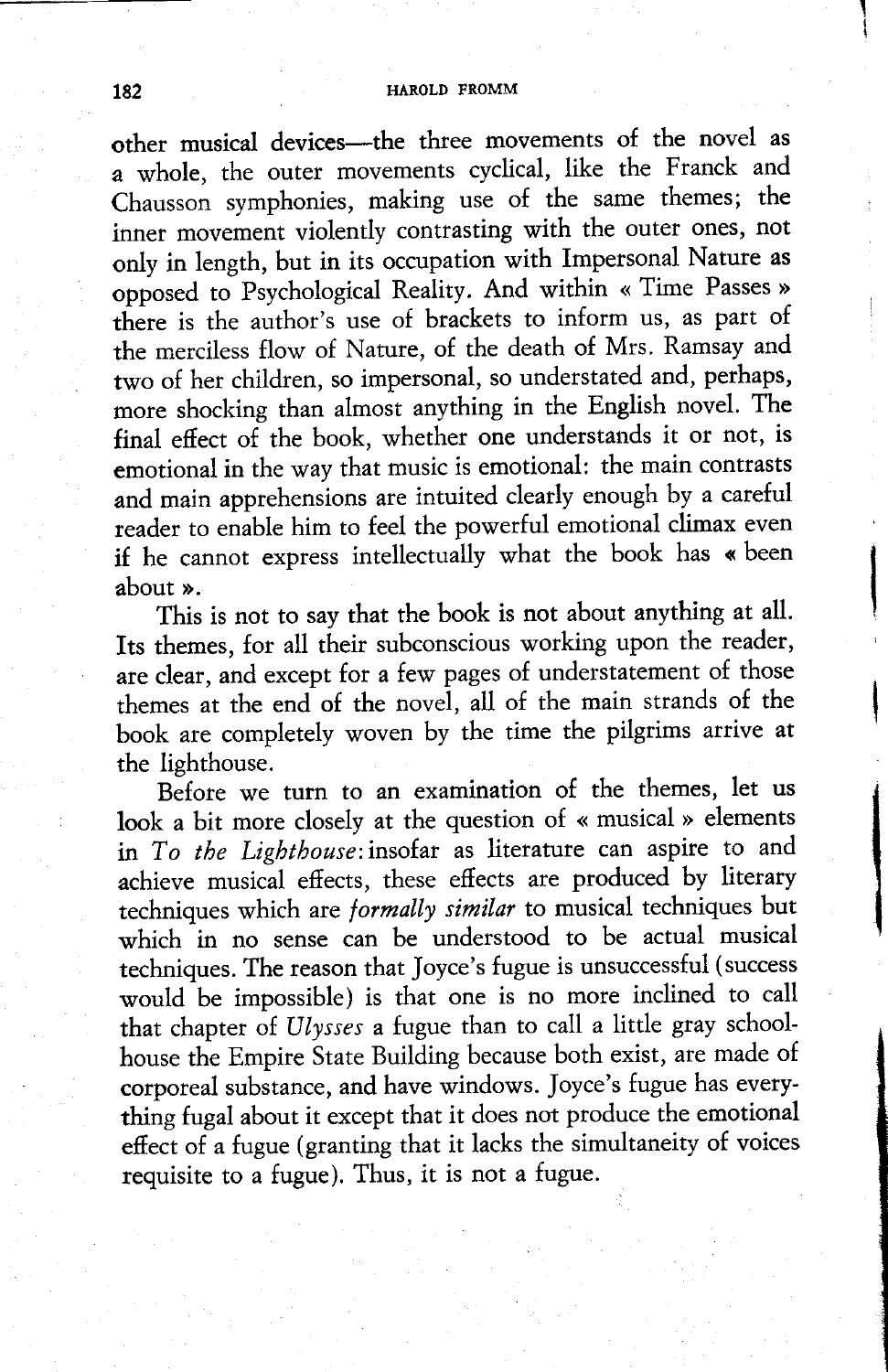Whereas musical devices in literature are only formally similar to real musical devices and therefore apt to be totally ineffective in literature, when these musical devices are successful we must attribute their success to their production of emotional effects which are the same as the emotional effects produced by music. It is in this sense that To the Lighthouse can be called musical. True enough, the musicalness is partially due to Virginia Woolf's use of formal musical techniques, but it is obvious that formal musical techniques will not in themselves produce literature capable of affording a musical experience any more than use of matter and windows will produce an Empire State Building unless one actually builds an Empire State Building.

What entitles a reader to speak of the three sections of To the Lighthouse as « movements » without being subject to the charge of high-flown estheticism is that the emotional effects of the three sections are like those of music and, by the by, an imitation of musical forms has been used to help achieve those effects. Furthermore, the shock produced by the parenthetical reports of deaths is, as experienced emotionally, like the sudden crashes in a piece of music like, for example, the opening movement of Mahler's Resurrection Symphony. Lily's final stroke on her painting, recalling, as it does, but in a new emotional context, her moving of the salt shaker at dinner ten years earlier, is similar in its general effect, for example, to the difference between the Youth theme in Das Rheingold when Freia enters and the Youth theme when Freia is taken away by the giants.

At the risk, then, of seeming monomaniac, let me repeat that insofar as one claims to find musical efiects in a piece of literature like To the Lighthouse, the effects are musical to the extent that the emotions they produce are like, or the same as, the emotional effects of music: that is, they are sub-rational, more frequently found in poetry than in the novel. This means that the mere presence of musical forms cannot be taken very seriously, since there is no necessary causal relationship between the imitation of musical forms in literature and the achievement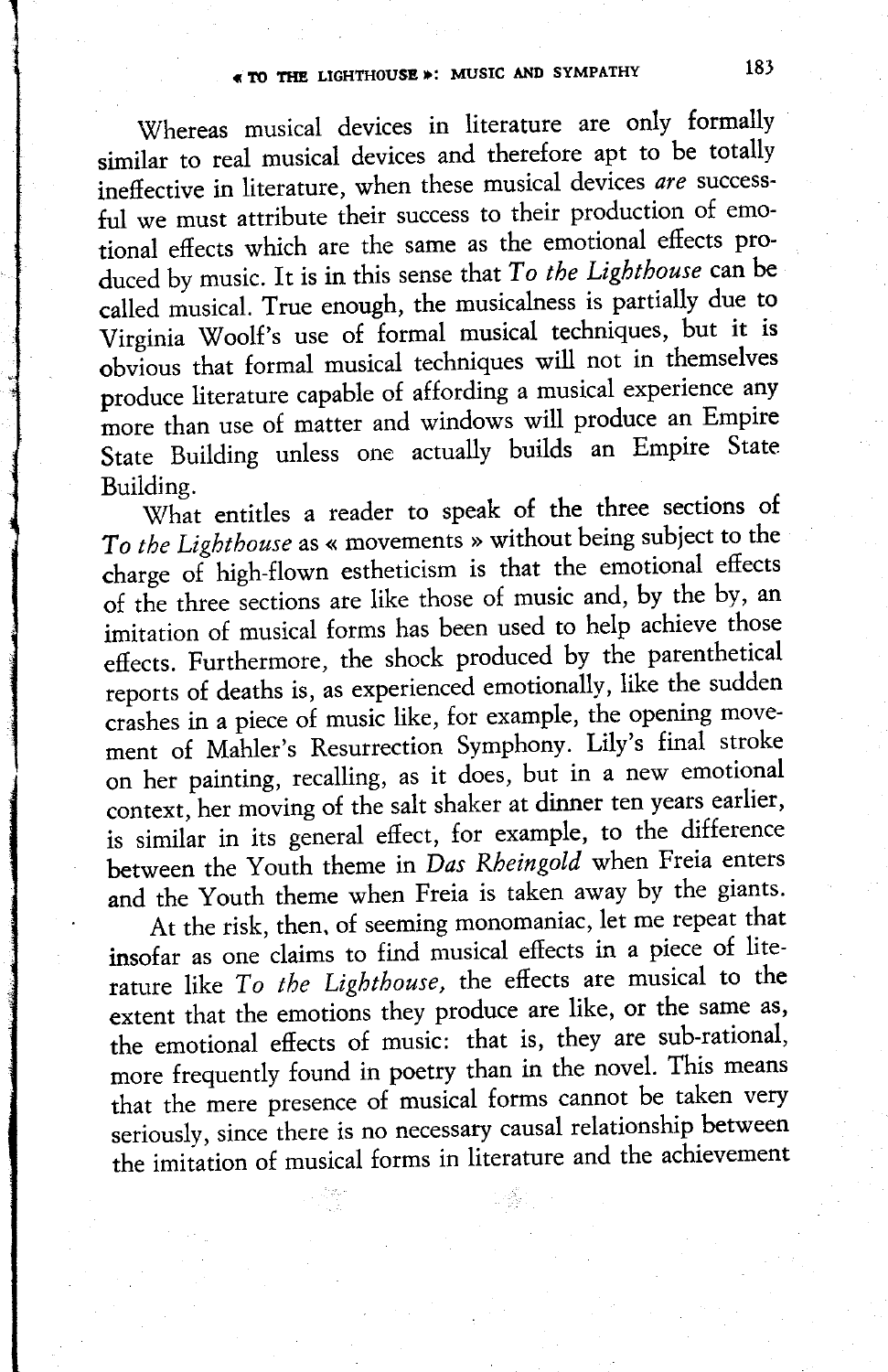of musical efiects. The forms in themselves guarantee nothing and, in fact, are more likely to produce an empty piece of virtuosity like Joyce's fugue than an experience like To the Lighthouse.

I

i

The main themes of  $To$  the Lighthouse are generated by the repeated question, both expressed and implied, « What is it, if anything, that unifies all of the discrete and disparate sensations of life and thereby makes life seem meaningful »? Concurrently with this, the same question is asked with respect to art: « What transforms a patch of colors and a heap of words into a unity entitled to be called a work of art? » Like Proust, Virginia Woolf answers the question both in the novel and by the novel.

The omnipresence of this question of what unifies disparate and « meaningless » experiences is dramatized through the characters' recurrent apprehension that familiar experience is totally unintelligible and meaningless as soon as one thinks about it. Mrs. Ramsay herself, at the start of the dinner scene in < The \Tindow >>, feels that sudden isolation and lostness which we so commonly experience before a social activity in which we are to play a major role. Lily at dinner suddenly asks herself: Who are these people, what have I to do with them, why am I here and what does it all mean? This meaninglessness is also dramatized by implication (as opposed to actual awareness on the part of the characters) in the constant te-evaluations and changes of mind which each character experiences in relation to all the other characters. Lily dislikes and likes Mrs. Ramsay alternately, as do Tansley and Bankes, and Mrs. Ramsay alternates between communication with and complete isolation from her husband.

Thus, we are presented with a picture of life that is mostly, though not always, analytic, all of its elements hopelessly isolated from each other, desiring intensely to unite, to form a pattern, a meaning, but rarely able to do so. But the key moments of the novel are those in which the analysis is replaced by synthesis, and it is these moments which ultimately provide the answer to the book's recurrent question: What does this all mean? Remarkably enough, this answet is one of the genuinely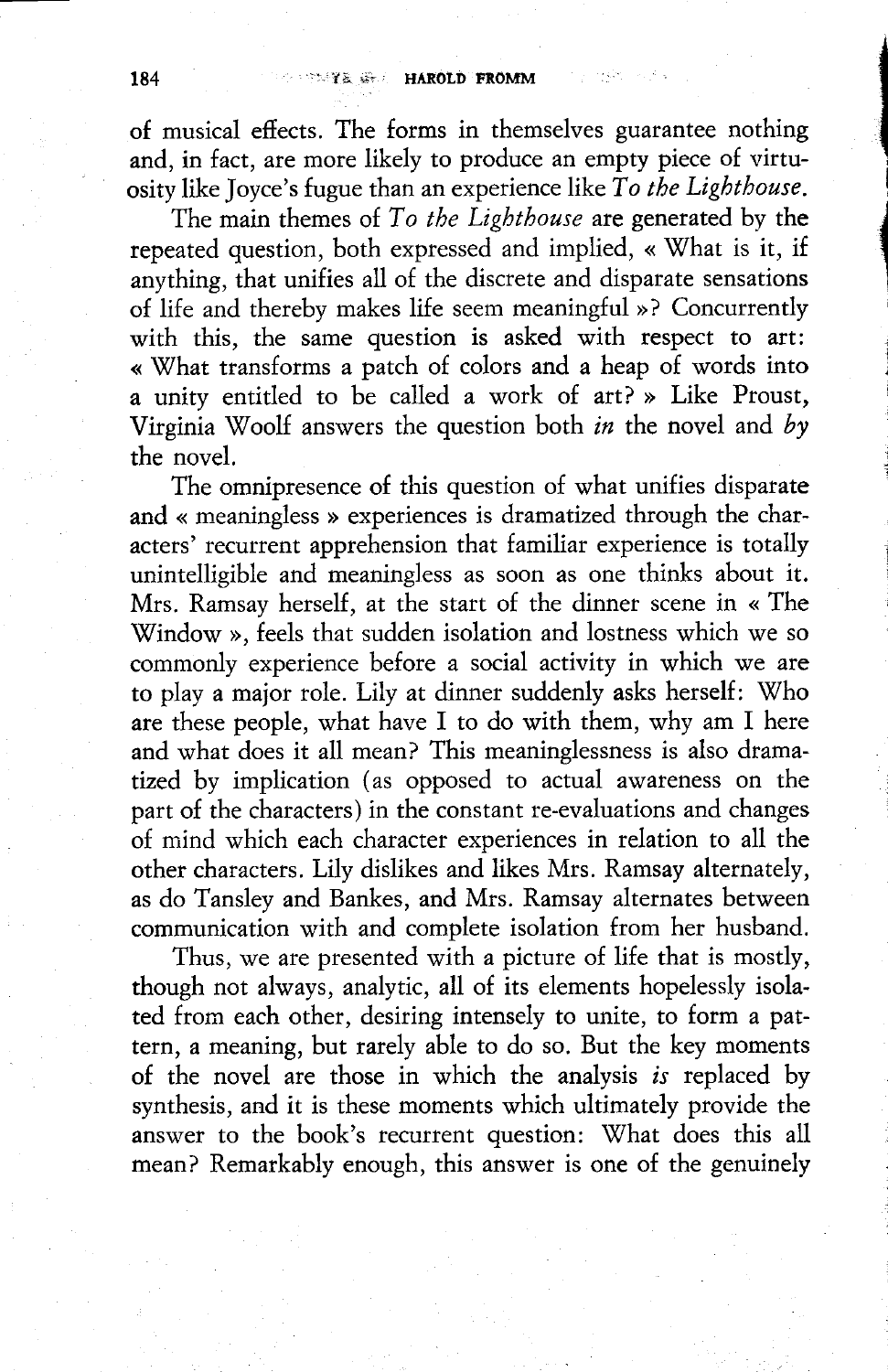« musical » elements of the book, since it is not an intellectual, that is, analytical answer, but a synthetic, intuitive feeling of oneness with reality. It is, of coutse, the esthetic emotion.

The themes of To the Lighthouse, which are the materials out of which the answer to the question « What does it all mean? » is constructed, are pairs of opposing qualities of which the chief are Mr. Ramsay and Mrs. Ramsay. A11 of the other qualities are derived from or expressive of Mr. or Mrs. Ramsay. Perhaps, then, it would be best to consider Mr. and Mrs. Ramsay separately and in detail.

The themes or motifs associated with Mr. Ramsay are familiar elements of the male mind, some of which are given an unfamiliar twist by the author. Mr. Ramsay, as the novel's representative of men in general, is a philosopher and intellectual who is trying, by somewhat rationalistic and Cartesian methods, to get from the A to the Z of reality. For him reality consists of clear and distinct ideas. As a result, we find that he is analytical, literal, « factual ». Fittingly enough, he seems to be an idealist philosopher as he is described to Lily by his son Andrew:

She asked him what his father's books wete about. << Subject and object and the nature of reality, » Andrew had said. And when she said Heavens, she had no notion what that meant. < Think of a kitchen table then, » he told her, « when you're not there. »

To Mr. Ramsay external nature is entirely dull - he praises some flowers to please Mrs. Ramsay and while he is sailing to the lighthouse reads a book, oblivious to the claims of the outside world. Thus, believing that only ideas are real and that the outside world exists for us only insofar as we have ideas of it, Mr. Ramsay is also isolated from most of his fellow men, except when they are discussing ideas. Being emotionally cut off, he rarely experiences the solidarity which makes one feel that one is part of a reality bigger than oneself. When Mr. Ramsay sees  $\alpha$  hen and its chicks walk down the road when he reads Walter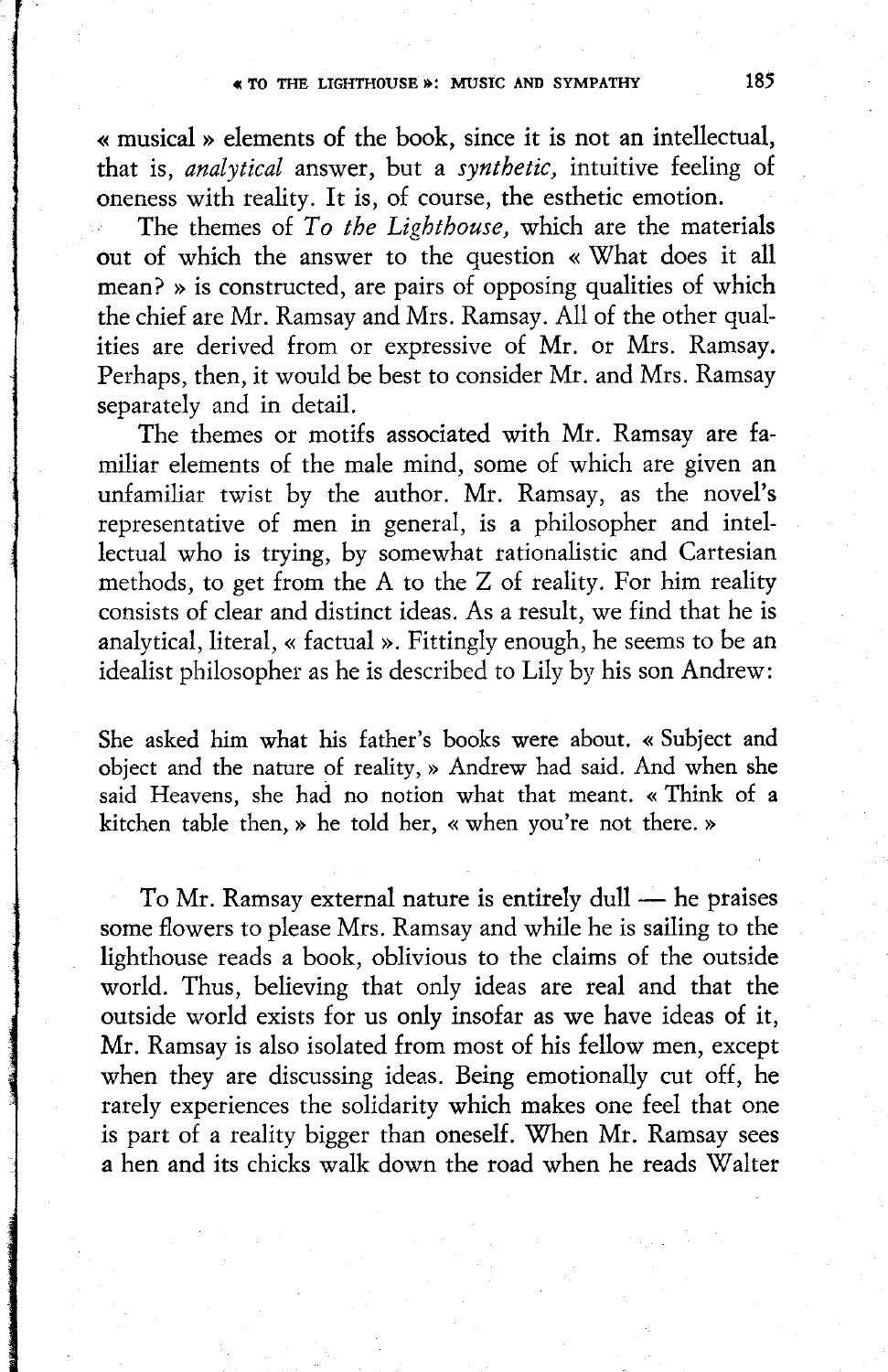#### 186 **HAROLD FROMM**

Scott he is, we observe, moved and pleased, and even cries at the misfortunes of Scott's characters while enjoying << the astonishing delight and feeling of vigout that it gave him >. But this capacity for emotion in Mr. Ramsay is always due to ideas as opposed to sympathetic oneness with suffering and with pathetic objects, or with the human condition. Looking at a little island in the sea, he remarks, « Poor little place », with a sigh. But Mrs. Ramsay is not taken in and is able to give us the true explanation  $-$  that is, the explanation which Virginia Woolf endorses:

She heard him. He said the most melancholy things, but she noticed that direcdy he had said them he always seemed more cheerful than usual. All this phtase-making was a game, she thought, for if she had said half what he said, she would have blown her brains out by now.

For Mr. Ramsay ideas are always the medium of his apptehension of the outside world. This is not to suggest that direct knowledge of the outside world is possible or even an intelligible notion - but Mr. Ramsay's method is not the only possible method, for Mrs. Ramsay illustrates another means of knowledge: intuition, non-intellectual identity with external reality. A screen of neat and symmetrical ideas, clear and distinct, always interposes between Mr. Ramsay and the object of knowledge. Although emotions often result, they are emotions caused not by the situation before him, but by his conversion of the situation into a tableau, clear, ordered, intelligible. Mr. Ramsay's insensibility to emotional or intuitive reality is consistently imaged in his seemingly cruel destruction of James's hopes of making a trip to the lighthouse. The weather  $won't$  be fine, is a fact which no delicate sentiments can alter, though neither James nor Mrs. Ramsay seems to understand this.

With Mr. Ramsay's analytic, isolated, ideological qualities, Mrs. Ramsay, and undoubtedly Virginia Woolf herself, associates sterility - for, after all, according to the view of what provides « meaning » which the novel finally comes to accept,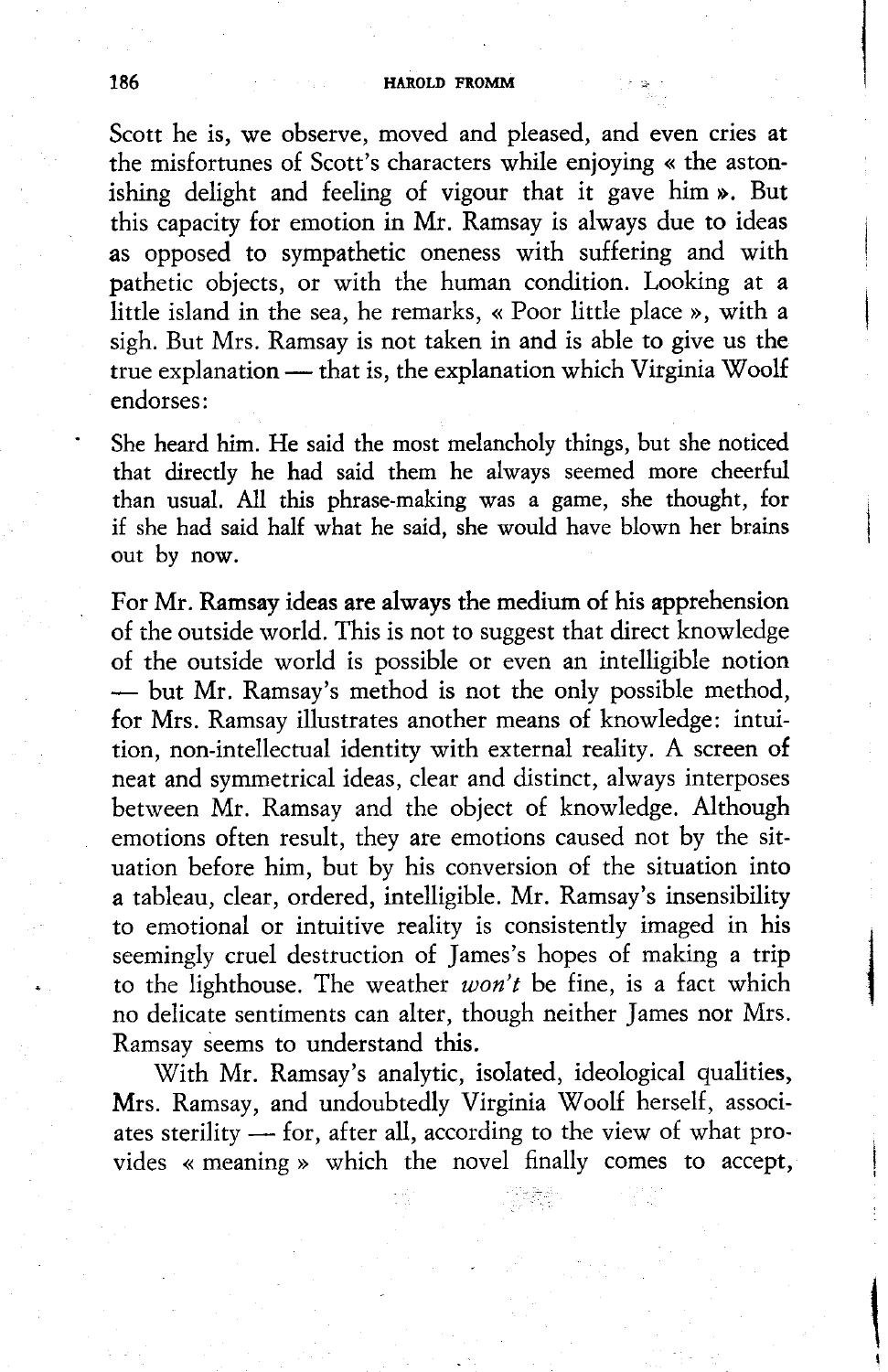the intellectual nature of Mr. Ramsay is essentially desructive, producing a chaos of analyzed and meaningless particles of reality.

It is Mrs. Ramsay who is the representative of fertility, of what we might call « hatching warmth ». Mr. Ramsay, for all his isolation and independence, yearns fot sympathy, and it is that which Mrs. Ramsay is pre-eminently equipped to give. The symbols of masculinity-sterility and femininity-fertility are among the most prevalent motifs in the novel:

It was sympathy he wanted, to be assured of his genius, first of all, and then to be taken within the circle of life, warmed and soothed, to have his senses restored to him, his barrenness made fertile, and all the rooms of the house made full of life . . . they must be futnished, they must be filled with life.

Charles Tansley thought him the greatest metaphysician of the time, she said. But he must have more than that. He must have sympathy. He must be assured that he too lived in the heart of life; was needed; not here only, but all over the wotld.

James, standing between Mrs. Ramsay's knees,

felt all her strength flaring up to be drunk and quenched in the beak of brass, the arid scimitar of the male, which smote mercilessly, again and again, demanding sympathy.

Mrs. Ramsay, as the antipodes of Mr. Ramsay, is not sympathetic toward intellect and analysis or even toward speech:

Strife, divisions, difference of opinion, prejudices twisted into the very fibre of being, oh, that they should begin so early, Mrs. Ramsay deplored. They were so critical, her children. They talked such nonsense - inventing differences, when people, heaven knows, were difierent enough without that. The real difierences, she thought, standing by the drawing room window, are enough, quite enough. :i:

She is a protectress of the male sex, though het husband is deceived enough to think it is he who is protecting her. Her effect on people is like the effect of a work of art-they have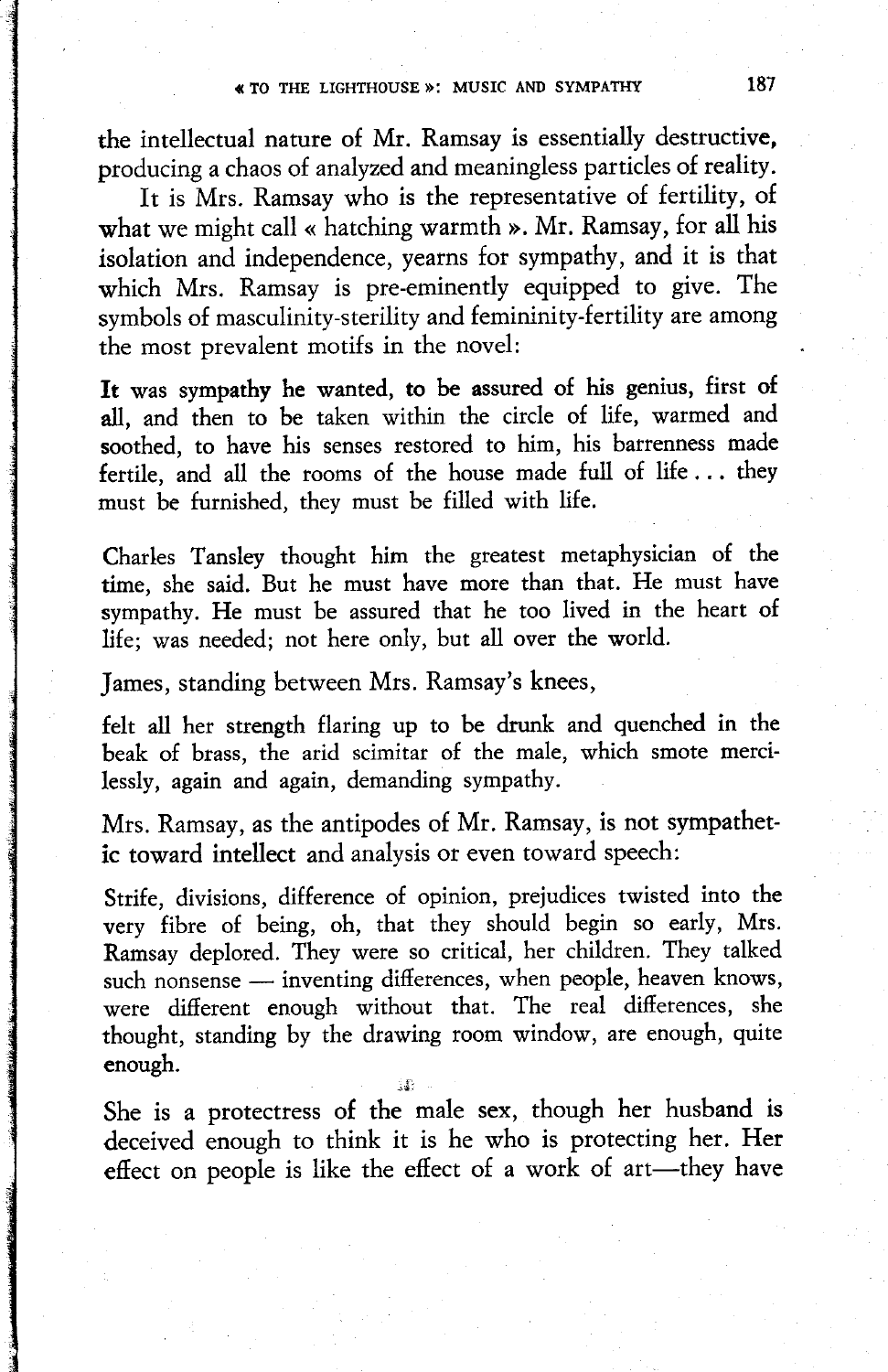#### 188 **HAROLD FROMM**

esthetic experiences over her, and even Charles Tansley, « the Atheist », is melted by the presence of Mrs. Ramsay when they go for a walk. Tansley-a diehard intellectual (as suggested by the utter rationality, as opposed to spirituality, of his atheist position) — even Tansley experiences the overwhelming he-knows-not-what when he spends the afternoon with Mrs. Ramsay:

With stars in her eyes and veils in her hair and wild violets - what nonsense was he thinking? She was fitty at least; she had eight 'children. Stepping through fields of flowers and taking to het breast buds that had broken and lambs that had fallen; with the stars in her eyes and the wind in her hair - He took her bag.

(The experience produced by a passage like this is what I have called the « musical emotion ». The main « idea » is never stated, but the « meaning » is clearly apprehended). It is made clear throughout the novel that sympathetic emotion and intuition are Mrs. Ramsay's modes of knowledge. She is the great synthesizer, who puts together the pieces which her husband casts behind him after analysis. Thus, she is fertile, synthetic, communicative, non-rational, sympathetic and her triumphs consist of fusions of discrete entities into harmonious organisms. It is from these harmonious organisms that the answer to  $\cdot$  What does it all mean? » is derived.

The novel is held together by two majot climaxes, springing from Mrs Ramsay's organic fusions: the first of these is the dinner in the first section of the novel and the second is the arrival at the lighthouse at the end of the novel. All of the « meaning » which the novel arrives at grows from the dinner and yearns toward the arrival at the lighthouse.

It is needless to labor the anthropological and social role of dinners-recollection of the Last Supper will suffice. This dinner, for all its unbroken ice at the start and for all the intense isolation of the characters (thinking what they will do after the dinner is over and somewhat sorry to have come in the first place), emerges a triumph. It is interesting that we are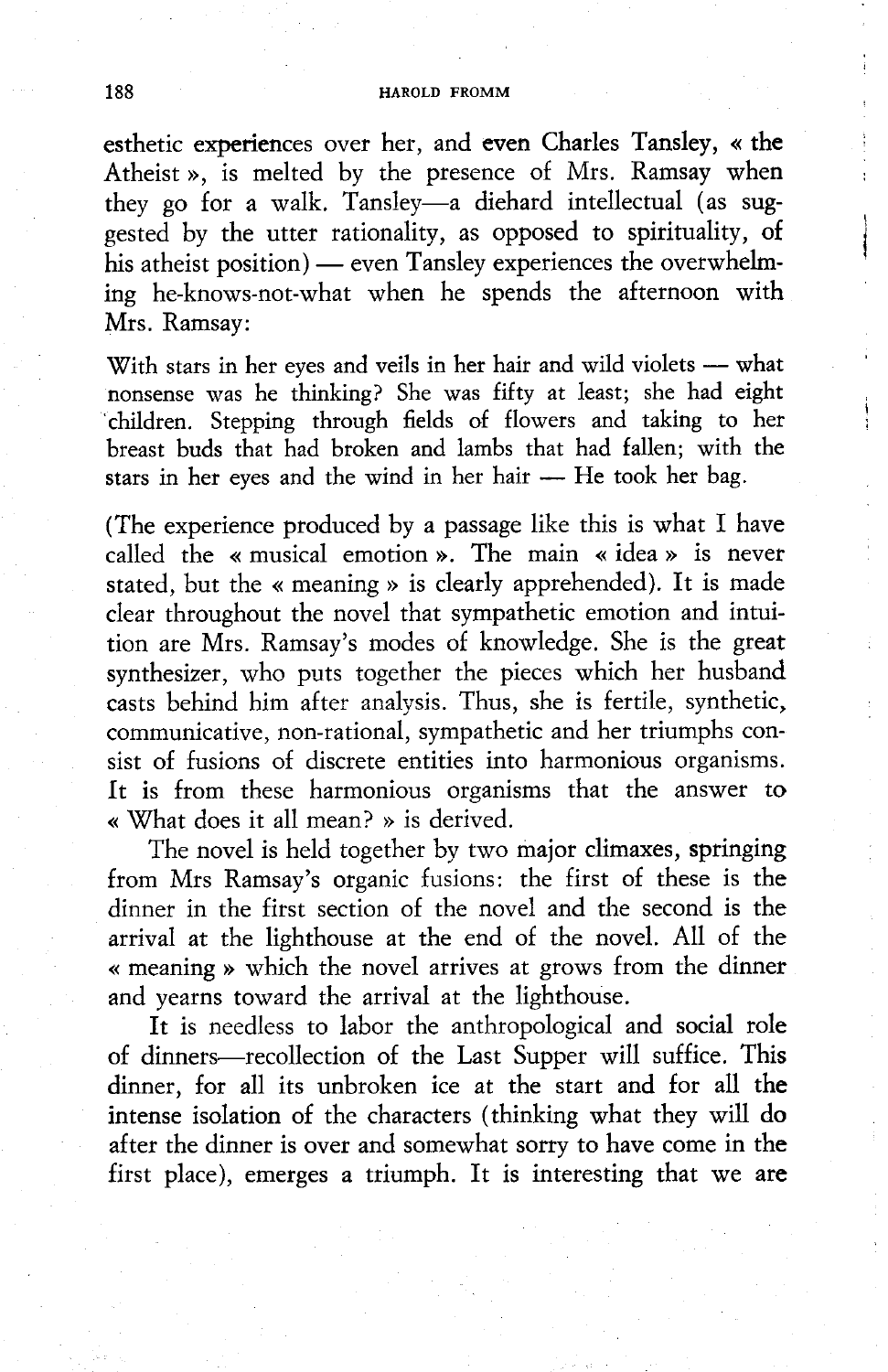unable to explain the triumph by means of analysis of the dinner, for it is analysis itself which isolates all the characters at the beginning, whereas it is Mrs. Ramsay's ineffable synthetic magic which transforms the dinner at the end. The cause of the success, not subject to analysis, is explainable no further than as a feeling of solidarity, of oneness, and, inevitably, of meaningfulness, which results ftom the presence of Mrs. Ramsay. The dinner is Mrs. Ramsay's work of art, as mysterious as art itself; it freezes into a moment of time a complex of emotions which can be refered to again and again in the lives of the partici pants; and its achievement is like Lily's achievement when she finishes her picture at the end. For Mts. Ramsay, the dinner

partook, she felt, carefully helping Mr. Bankes to a specially tender piece, of eternity; as she had already felt about something different once before that afternoon; there is a coherence in things, a stability; something, she meant, is immune from change, and shines out (she glanced at the window with its ripple of reflected lights) in the face of the flowing, the fleeting, the spectral, like a ruby; so that again tonight she had the feeling she had had once today, already, of peace, of rest. Of such moments, she thought, the thing is made that endures.

The solidarity is the achievement of communication through silence - or, at any rate, through something other than words. When Lily praises Mr. Ramsay's boots near the end of the novel, we feel it is not the words she speaks or even the subject she is speaking of, which matters; what does matter is the flow of unspoken sympathy between her and Mr. Ramsay, the relative meaninglessess of the words being entirely unimportant. Silence is the vehicle of meaning because the meaning is not ideological - it is felt. When Lily recalls an afternoon spent with Mrs. Ramsay - Lily with her arms on Mrs. Ramsay's knees  $-$  she thinks:

What art was there, known to love or cunning, by which one pressed through into those secret chambers? What device for becoming, like waters poured into one jar, inextricably the same, one with the object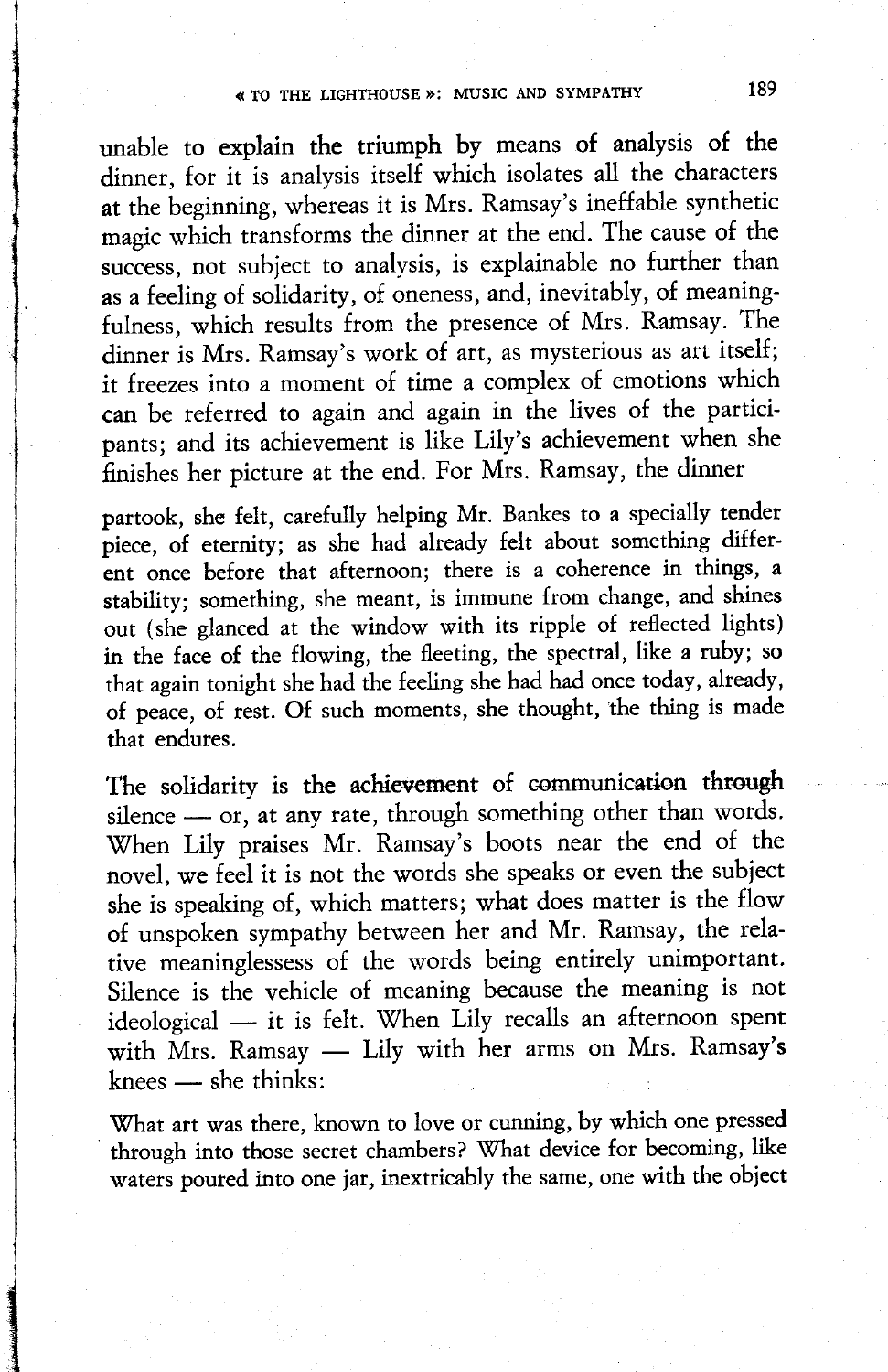one adored? Could the body achieve, or the mind, subtly mingling in the intricate passages of the brain? or the heart? Could loving, as people called it, make her and Mrs. Ramsay one? for it was not knowledge but unity that she desired, not inscriptions on tablets, nothing that could be written in any language known to men, but intimary itself, which is knowledge, she had thought, leaning her head on Mrs. Ramsay's knee.

It is silence (by which I also intend words which are nor used to communicate ideas) which is the medium of the act of communication that ends the first section of the novel. Mrs. Ramsay sees her husband hovering by, waiting {or sympathy:

Then, knowing that he was watching her, instead of saying anything she turned, holding her stocking, and looked at him. And as she looked at him she began to smile, for though she had not said a word, he knew, of course he knew, that she loved him. He could not deny it. And smiling she looked out of the window and said (thinking to herself) Nothing on earth can equal this happiness -

« Yes, you were right. It's going to be wet tomorrow. You won't be able to go. » And she looked at him smiling. For she had triumphed again. She had not said it: yet he knew.

Mrs. Ramsay, despite her greatness as a literary achievement, is a character about whom we know very little because she is a force to be intuited from her efiects rather than a describable compendium of attributes. So vital is her force that when she leaves the room after the dinner is over, disintegration sets in. And when she dies, the house starts to fall apart. It is the revitalization of her power in part three that saves the house and enables the characters to reach the lighthouse and Lily to have her vision.

It is curious to realize that the opposing poles of the novel, as represented by Mr. and Mrs. Ramsay and their attendanr images, are a remarkable suggestion of the philosophy of Empedocles, Mrs. Ramsay an incarnation of Love, giving unity to chaos, bringing together separate entities into organisms, pro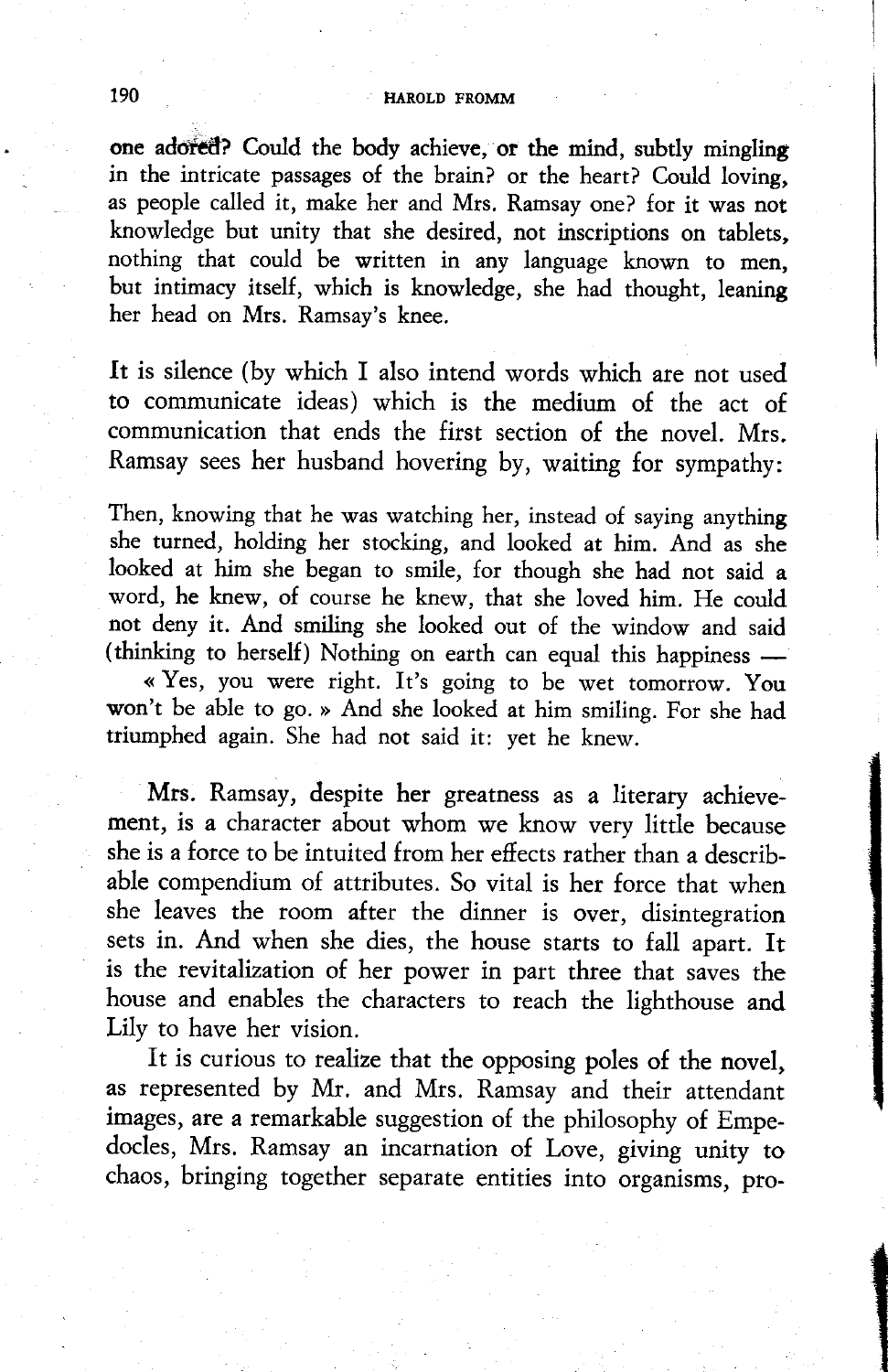viding meaning where only chaos or, to use Empedocles' term, Strife existed before; while Mr. Ramsay is Strife itself, analyz' ing, breaking down, rendering anarchy. The Love of To the Lighthouse is associated with intuitive knowledge, the knowledge of experience, and the communicative power of Sympathy. The Strife of  $To$  the Lighthouse is - of all things - intellect, the analytic, destructive, unsympathetic power of Mind.

This leads us to a brief consideration of the relation between Virginia Woolf's point of view and her use of the stream of consciousness technique. Only an idealist can use stream of consciousness successfully, for its employment is useful only when the writer believes that psychological reality is the only reality of any interest to human beings. It is clear that Virginia \7oolf believed that reality, in any meaningful sense to us as finite creatures, is psychological. The outside wotld is brought into the novel only as stimulus for petceptions and ideas in the minds of the characters. In parts one and three there are no descriptions o{ the outside world for its own sake, because as a Thing-in-Itself the outside world is unknowable and does not concern us. The only section of the novel which attempts to treat Nature as a Thing-in-Itself (of course, this is really impossible) is « Time Passes » and here it is done to contrast the meaningful world of psychological values with the meaningless world of no values, of Nature, the Thing-in-Itself.

Because an obiective reality is unknowable and the world of values is the only one that exists for us, we never obtain objective character portraits in To the Lighthouse but learn about each character from the contradictory thoughts of all the other characters. All the impressions, even when they appear contradictory to the very person who has them (everyone alternately likes and dislikes Mrs. Ramsay), are equally « true » and the characters are everything that is said about them. That is why the quest for objective meaning is so absurd and why the meaning that does emerge from the book has nothing to do with the law of conradiction. The trouble with Mr. Ramsay's Berkleian philosophy is that it limits knowledge to knowledge of ideas, whereas Mrs.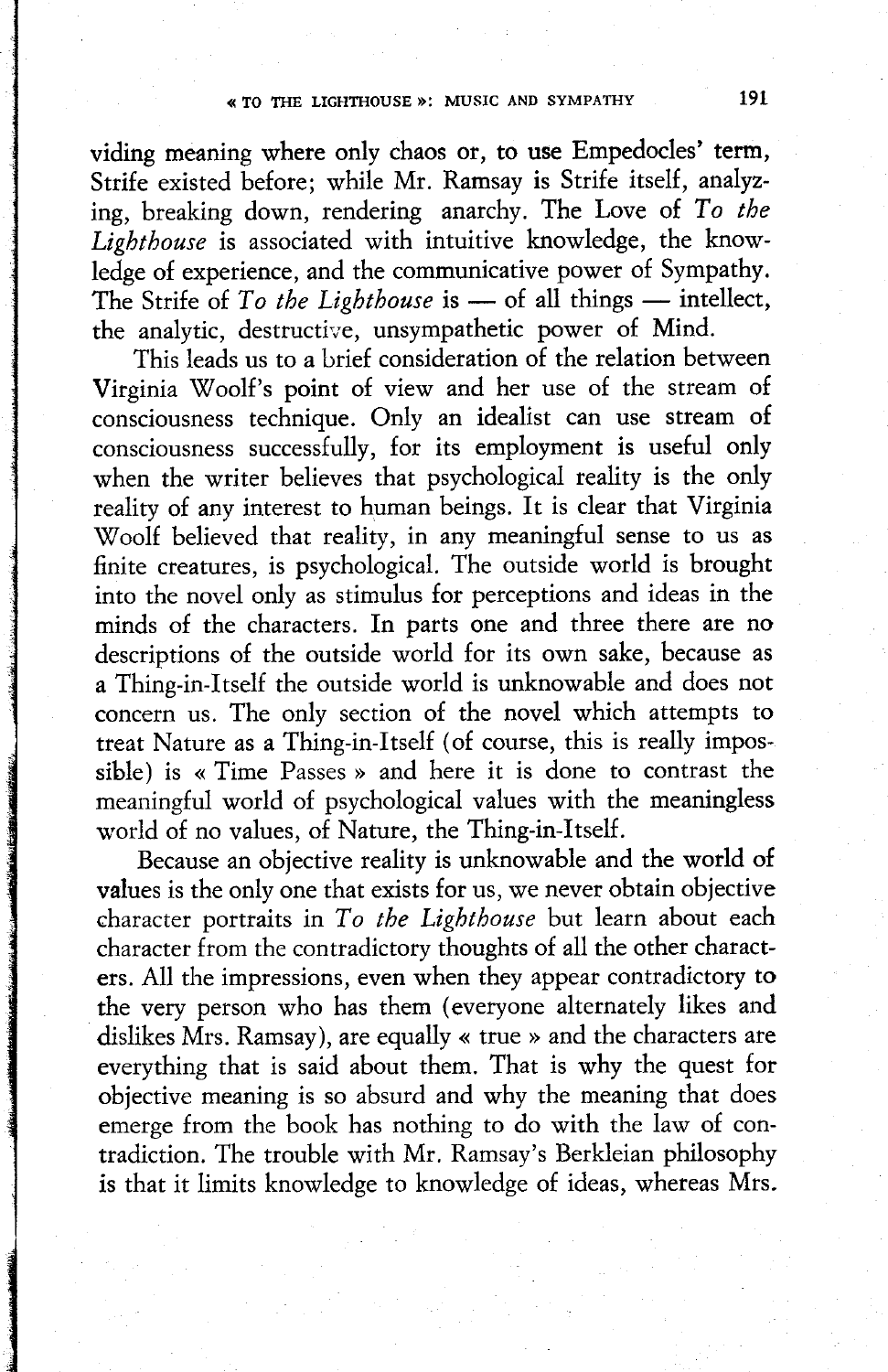#

t

in the complete second second in the contract of the contract of the contract of the contract of the contract of the contract of the contract of the contract of the contract of the contract of the contract of the contract

Ramsay's (and, by association, Virginia Woolf's) idealism does not involve ideas but intuitions.

The Lighthouse itself, the significance of which Virginia Woolf has not presented as clearly as one could wish, seems to be an image or symbol of external reality, Nature and the Thingin-Itself. It is never known objectively by the reader, but only through the sensibility of one of the characters. Thus, it is an embodiment of the outside, unknowable world. This is surely implied in James's reaction to the Lighthouse as the boat gets closer to it:

<< It will tain, > he remembered his father saying. << You won't be able to go to the Lighthouse. »

The Lighthouse was then a silvery, misty-looking tower with a yellow eye, that opened suddenly, and softly in the evening. Now-

James looked at the Lighthouse. He could see the white-washed rocks; the tower, stark and straight; he could see that it was barred with black and white; he could see windows in it; he could even see washing spread on the rocks to dry. So that was the Lighthouse, was it?

No, the other was also the Lighthouse. Fot nothing was simply one thing. The othet Lighthouse was true too. It was sometimes hardly to be seen across the bay. In the evening one looked up and saw the eye opening and shutting and the light seemed to reach them in that airy sunny garden where they sat.

The Lighthouse, then, like everything else in the book, has to human beings no essence of its own, but is in some way given by the beholder. (When Lily explains to herself the fate of the Rayleys' maniage, she admits she is making it all up, just as our knowledge of other people is always « made up », that is, supplied by us). Only the force of Sympathy unlocks the prison gates of our own entity  $-$  and then, only rarely and momentarily. Mr. Ramsay's type of knowledge, it can now be observed, is always knowledge of oneself and one's own ideas and thereby gives us a feeling of isolation. But Mrs. Ramsay's knowledge  $-$  Intuition, Sympathy and Love  $-$  transcends the self and by so doing achieves meaning. The meaning is never expressible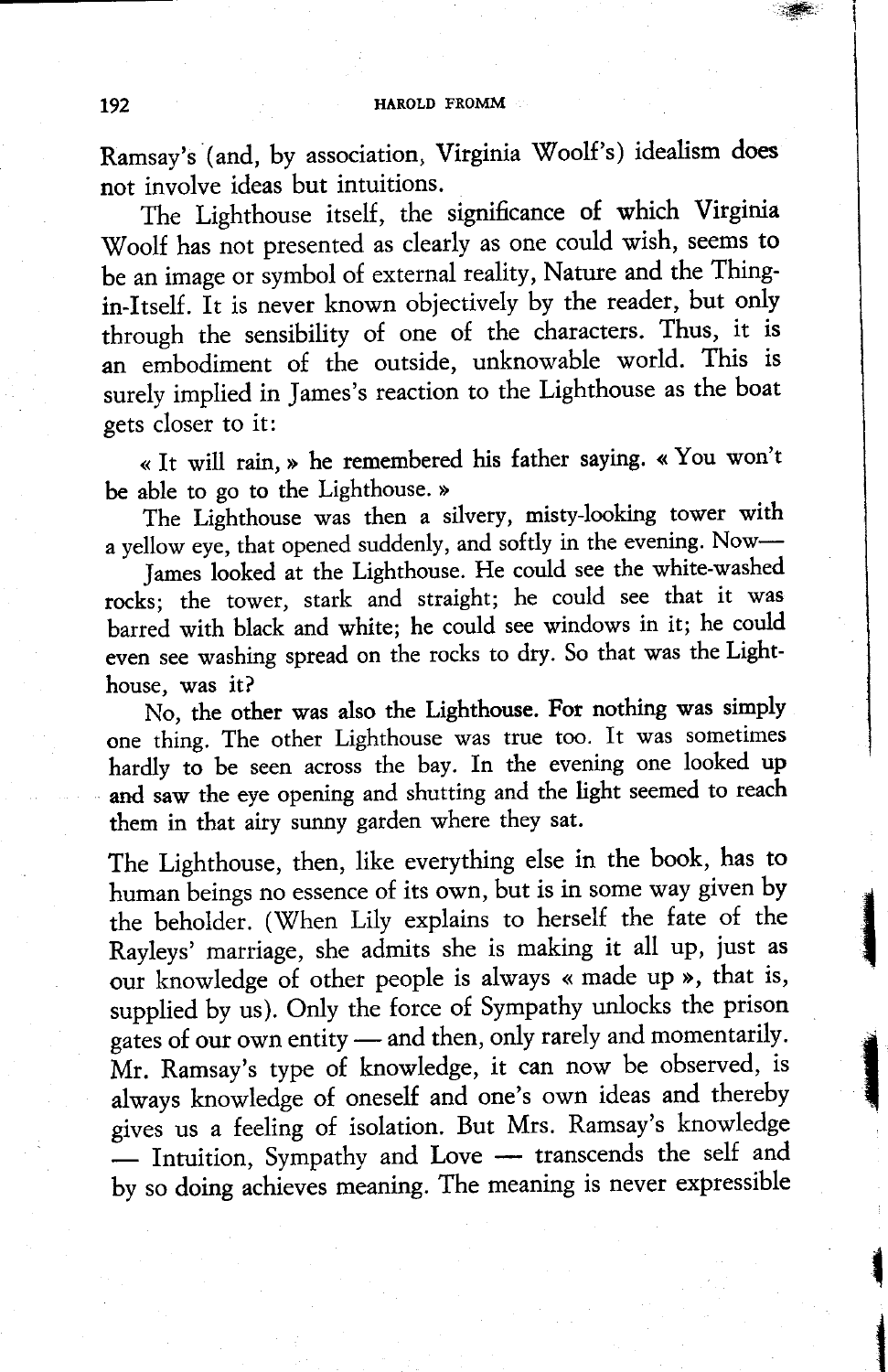in words, because of its non-ideological nature, and it is in this respect that Lily's artistic problems and Mrs. Ramsay's humanlife problems are paralleled throughout the book. Lily, looking at her unfinished painting, which just refuses to come off. asks:

What was the problem then? She must try to get hold of something that evaded her. It evaded her when she thought of Mrs. Ramsay; it evaded het now when she thought of het picture. Phtases came. Visions came. Beautiful pictures. Beautiful phrases. But what she wished to get hold of was that very jar on the nerves, the thing itself before it has been made anything. Get that and start afresh; get that and start afresh; she said desperately, pitching herself firmly again before her easel. It was a miserable machine, an inefficient machine, she thought, the human apparatus for painting or for {eeling; it always broke down at the critical moment; heroically, one must force it on.

The novelist along with Mrs. Ramsay and Lily is experiencing the same problem.

The final arrival at the Lighthouse is the final triumph of Mrs. Ramsay's Sympathy, a force which pervades the thitd section of To the Lighthouse despite Mrs. Ramsay's absence. It enables Lily to give Mr. Ramsay the sympathy he craves, which, in some mysterious fashion, in turn enables Lily to complete her painting, suggesting that artistic genius is related to the capacity for sympathy.

The power of Sympathy (which is not to be mistaken for pity), the ability to « feel with », is the power which makes both art and life meaningful. Even if in the act of sympathy it cannot be said that we share or communicate, it can be said that we feel the same feeling as someone else and, in that respect, we are other people so long as we are experiencing the same psychological state as they. Thus sympathy is more than communication  $-$  it is identity, it is the water that becomes one with the jar, to use Lily's image. Naturally, it is an act of faith that assures us that the feeling we are feeling is identical with someone else's feeling, but since it is no more

13

 $\overline{\phantom{a}}$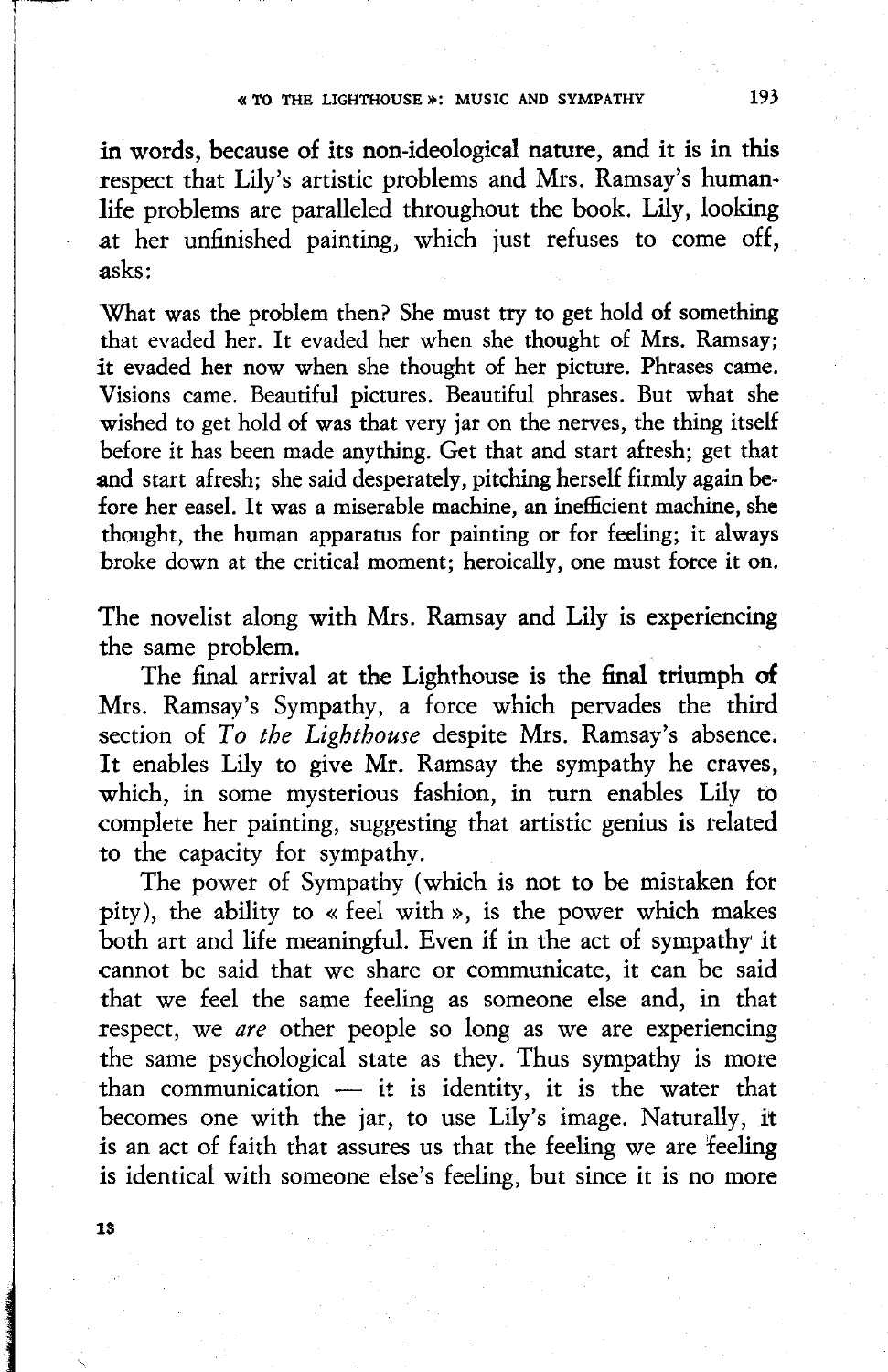an act of faith than belief in a transcendent reality or an electron, or in any first principles, for that matter, it is unimportant. What is important is that insofar as Mrs. Ramsay was a great woman, her greatness came from being able to experience the universal human experiences along with other people; insofar as Lily was successful as an artist, she was able to translate her sympathy into symbols of feeling. And insofar as Virginia Woolf is an artist, she has been able to achieve that act of sympathy in the reader. It is a sympathy not just between the reader and Virginia Woolf, but between the reader and human reality.

As the passengers near the Lighthouse, the arrival at which must be taken as the victory of Sympathy, Mr. Ramsay, for the first time, praises James (for his navigation), Mr. Carmichael (who seems to have had this Sympathy from the start and who is represented, therefore, as a successful poet) raises his arms in benediction, and Lily « laying down her brush in extreme fatigue » says: « I have had my vision ».

By the end of  $To$  the Lighthouse we have all experienced that extreme fatigue which comes after the unity of one psyche with another, through art. On close re-examination of the novel we find that it sustains a pitch of excitement for which few, if any, parallels can be cited in English literature. It is essentially a musical experience and does not communicate ideas. It does not reduce to the moral « Everybody should love everybody », or, indeed, to any moral at all. Every page is an experience in the way that each existing minute of a piece of music is an experience, enjoyable mainly for its own sake but also as part of a coherent, though not ideological, unity. In this respect, To the Lighthouse is a special success, for it comes uncommonly close to the goal of art: to communicate a meaning which ffanscends meaning. By means of so finite a process as the deployment and organization of words, Virginia Woolf has managed to get hold of « that very jar on the nerves, the thing itself before it has been made anything ». The total achievement of the novel is the recreation of the split-second intuition which

il